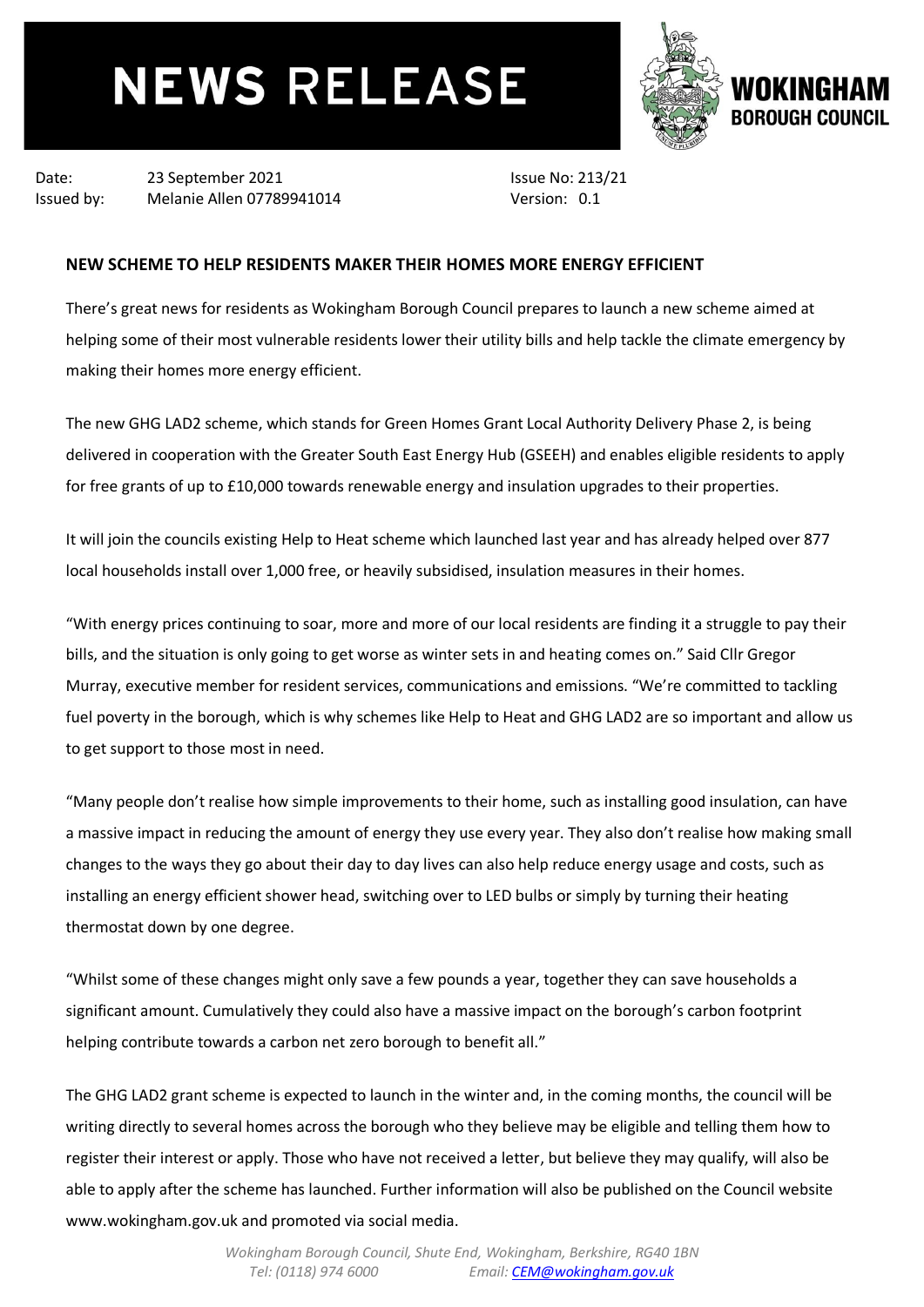Improvements funded by GHG LAD2 grants could include loft insulation, solid or cavity wall installation, upgrades to renewable energy heat pump heating system or the installation of solar panels to generate free electricity. All works would be subject to a property survey and discussion on appropriate upgrades with the councils' contractor appointed to manage the scheme.

To qualify for GHG LAD2 grant, residents will need to have a household income of below £30,000 per year and live in a property with an energy performance certificate (EPC) rating of D, E, F or G, indicating that their property has high energy bills and poor energy efficiency. Properties with an EPC rating of D may be subject to additional caps on total spend with details to be confirmed when the scheme launches.

Types of housing may also be taken into account as many improvements are not suitable, or available for flats, maisonettes or other properties which are leasehold rather than freehold.

Alongside this the council's Help to Heat scheme, which allows a wide range of eligible residents the opportunity to have their homes insulated for free or very low cost, remains open to new applications. Information about this scheme can be found on the Council website [www.wokingham.gov.uk](http://www.wokingham.gov.uk/) by searching for Help to Heat.

Cllr Murray continued: "There's been some negative press about the Green Homes Grant recently, with complaints about the national scheme being complex to navigate along with a lack of clarity over what was included. We ourselves found the pilot phase harder than expected to roll out and, due to the limited funding available, were unable to help all the households which submitted an interest in the scheme.

"However, it proved a great opportunity to learn far more about the local properties most in need of improvement, the types of work required and how best to increase sign up to new schemes. It also helped us better understand and evidence local demand for initiatives like this, supporting us in applying for new funding grants so we can help even larger numbers of residents improve their homes.

"It's this knowledge base that has helped see such a massive uptake of the current Help to Heat scheme, as well as helping us with the process of procuring contractors to help us roll out the GHG LAD2 effectively as we move into the Winter months and demand could be high"

Alongside this the council will also be launching wider campaigns to raise awareness of all support available to help residents over the winter months.

Where residents are struggling to pay their bills, information on the support available can be found on the Local Support Hub page of the council website [https://www.wokingham.gov.uk/local-support-hub/,](https://www.wokingham.gov.uk/local-support-hub/) which also provides links to advice and support for areas such as health, employment, families and homes.

Advice and support are also available by contacting the Citizens Advice One Front Door service at <https://citizensadvicewokingham.org.uk/coronavirus/> or by calling them on 0808 278 7958.

## **-ENDS-**